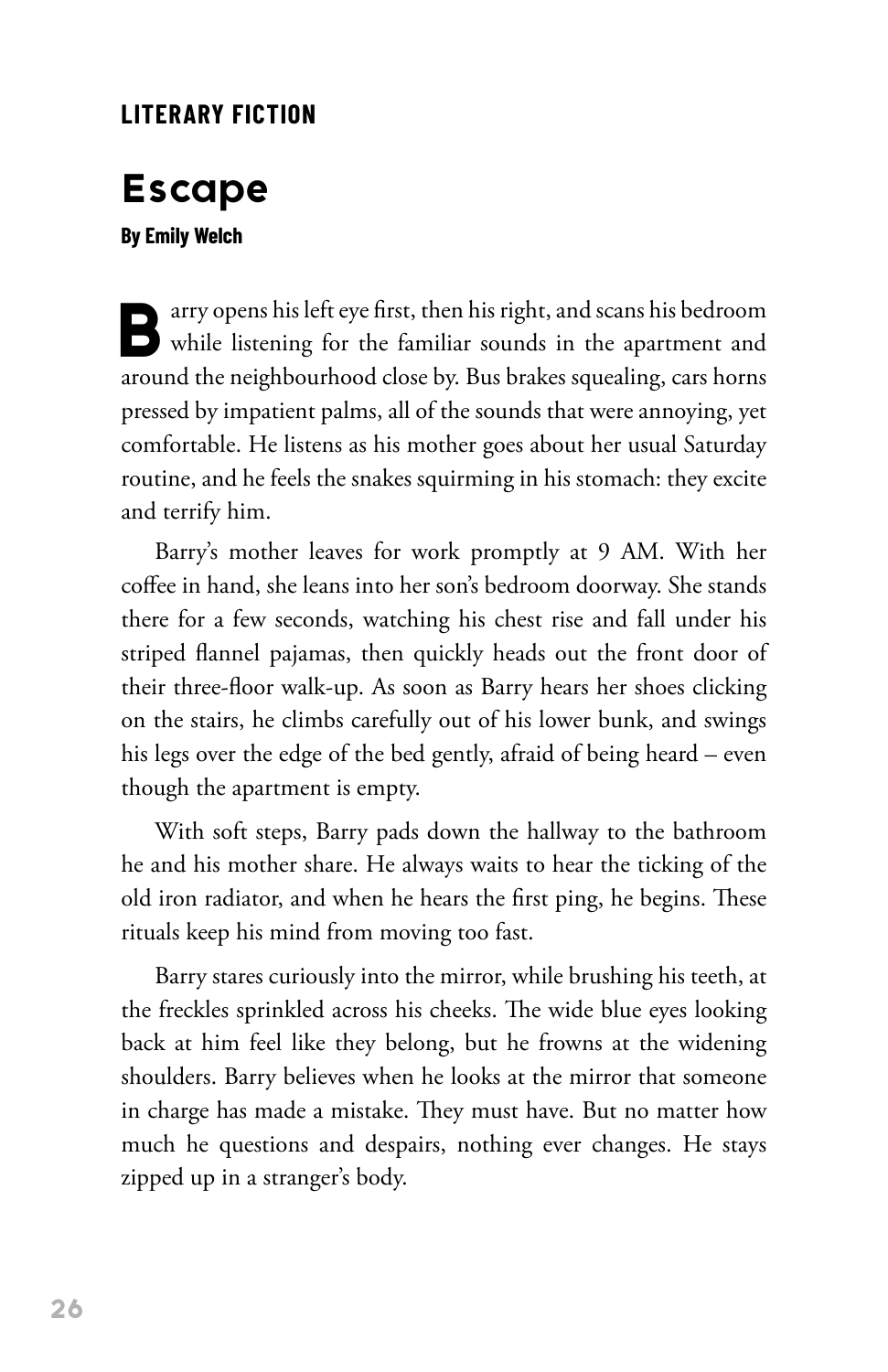The old pine door of her bedroom closet opens soundlessly. His mother's garments are arranged in complete symmetry; diaphanous dresses worn long ago before life became reality. Barry reaches his hand up and brushes his fingers over the dresses that are hung with great care, each two inches apart. He is aware of how his mother takes pleasure in keeping them neat and carefully pressed. Barry runs one of the filmy evening dresses through his hands. He has never known anything else to feel like this. The ivory fabric slides over his skin, and he imagines this is what air would feel like. Ever so carefully he thumbs through the gowns, and he ducks his head down, so he can slide right under them. With the door closed behind him, everything is dark; everything feels safe. As he sits on the floor, he can just slightly hear the traffic outside. A siren wails somewhere close by, but there are no voices to be heard. He reaches up and tugs on several of the dresses, closing his eyes as they slide off their hangers and fall over his head and around him. As they fall, they flutter, like windblown leaves off autumn trees. He feels the softness of the cloth, the richness of satin, and he can't see which garment

*But no matter how much he questions and despairs, nothing ever changes. He stays zipped up in a stranger's body.*